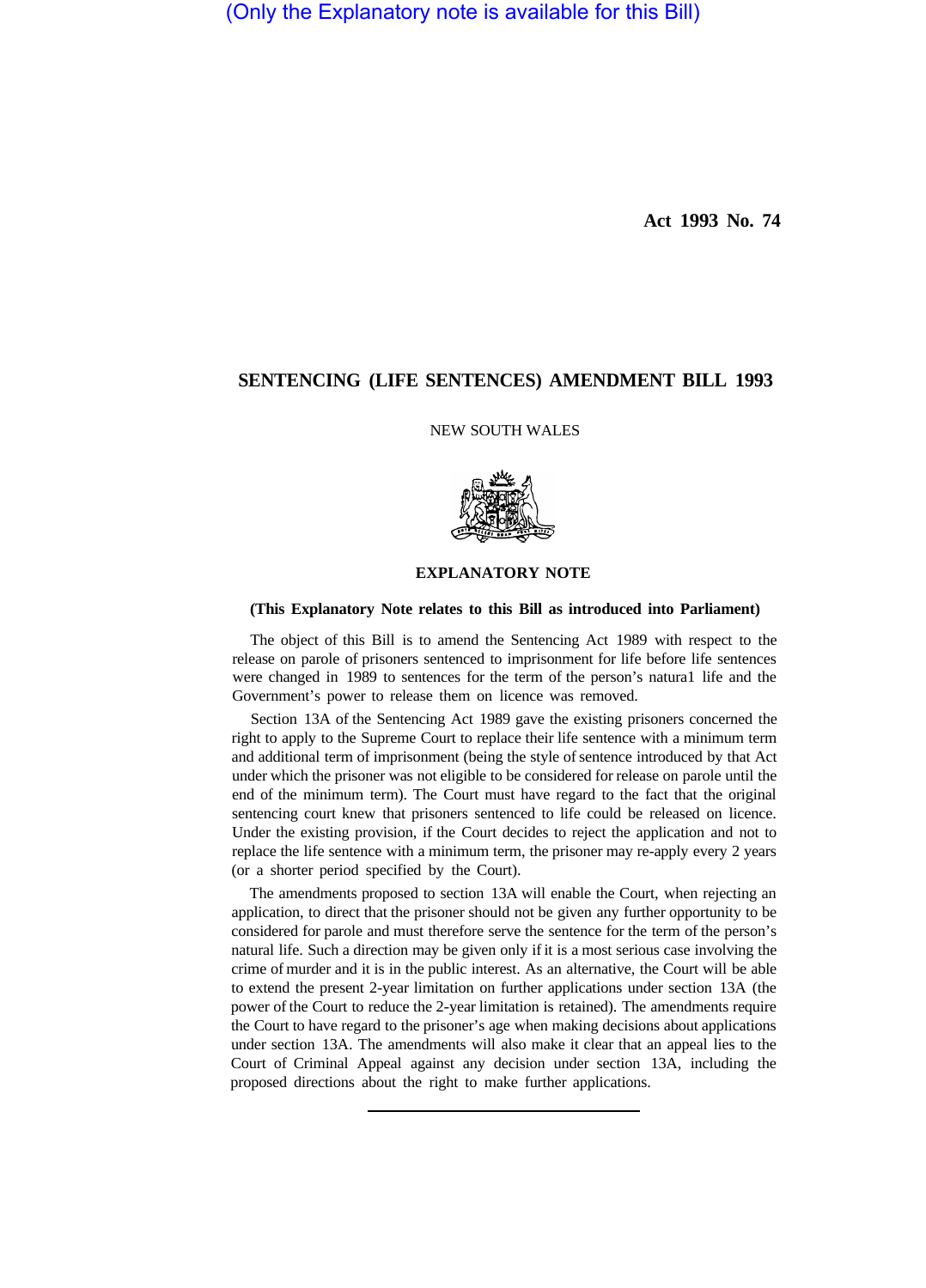*Sentencing (Life Sentences) Amendment I993 [Act 1993 No. 74]* 

**Clause 1** specifies the short title of the proposed Act.

**Clause 2** provides that the proposed Act commences on a day to be proclaimed.

**Clause 3** is a formal provision that gives effect to the Schedule of amendments to section 13A of the Sentencing Act 1989.

**Clause 4** provides that the proposed Act will not affect any applications pending on the commencement of the proposed Act.

**Schedule 1** contains the amendments to section 13A outlined above. The section (as proposed to be amended) will read as follows:

[NOTE: Words proposed to be omitted are shown in italics and words proposed to be inserted are shown in bold.]

Existing life sentences

13A. (1) In this section:

"existing life sentence" means a sentence of imprisonment for life imposed before or after the commencement of this section, but does not include a sentence for the term of a person's natural life under section 19A of the Crimes Act 1900 or section 33A of the Drug Misuse and Trafficking Act 1985.

(2) A person serving an existing life sentence may apply to the Supreme Court for the determination of a minimum term and an additional term for the sentence.

(3) Any such person is not eligible to make an application unless the person has served at least 8 years of the sentence concerned.

(4) The Supreme Court may, on application duly made for the determination of a minimum term and an additional term for a sentence:

- (a) set both:
	- (i) a minimum term of imprisonment that the person must serve for the offence for which the sentence was originally imposed; and
	- (ii) an additional term during which the person may be released on parole (being either an additional term for a specified period or for the remainder of the person's natural life); or
- (b) decline to determine a minimum term and an additional term.

(5) A minimum term set under this section is to commence on the date on which the original sentence commenced or, if the person was remanded in custody for the offence, the date on which the first such remand commenced.

(6) If the Supreme Court sets a minimum term and an additional term under this section, the sentence comprising those terms replaces the original sentence of imprisonment for life.

(7) A minimum term and an additional term set under this section are to be taken to have been set under this Part but are not required to comply with the other provisions of this Part.

(8) *If the Supreme Court declines to determine a minimum term and an additional term, the person who made the application may not re-apply to the Court within the period of 2 years from the date of the Court's decision, or such shorter period as the Court specifies when making that decision.*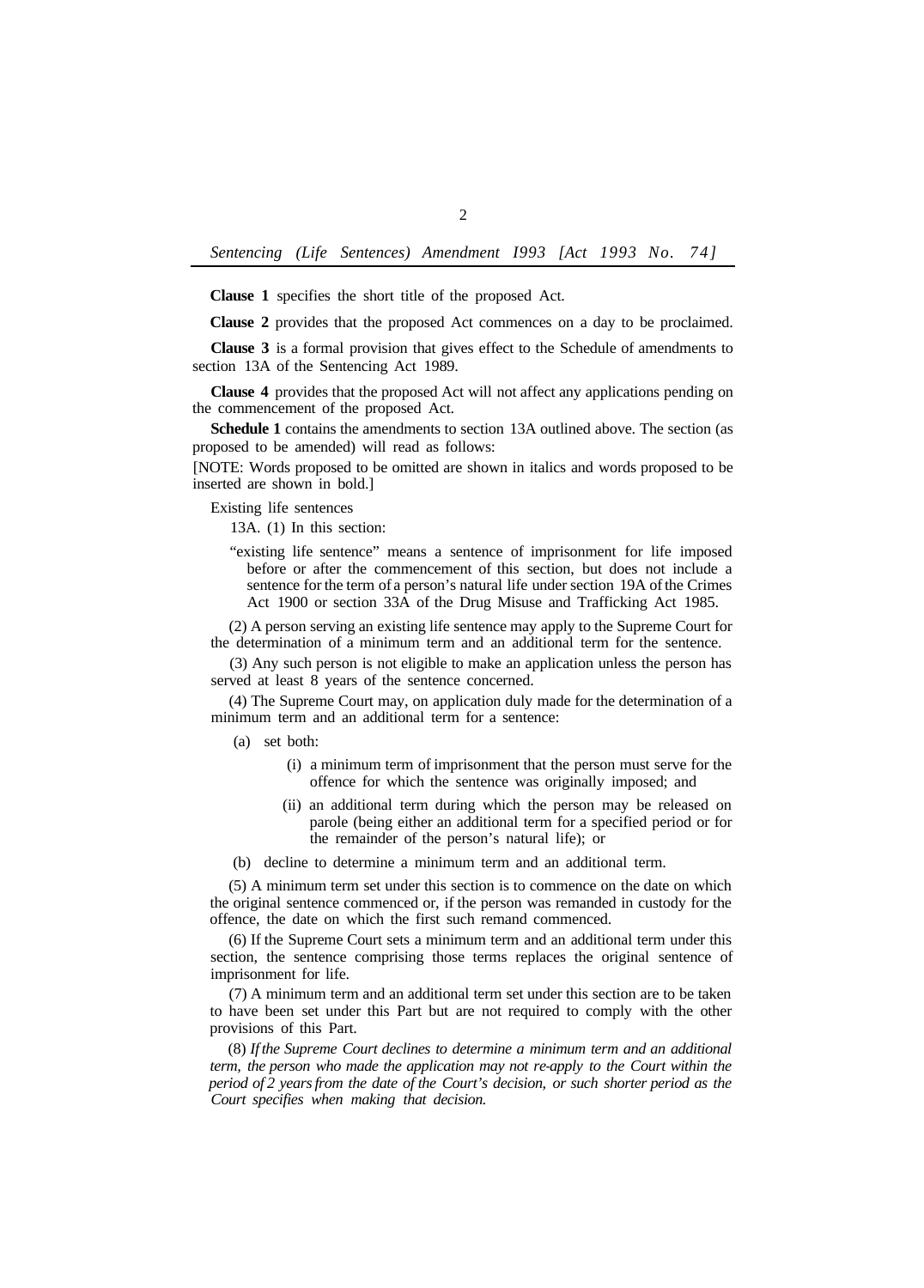**(8) If the Supreme Court declines to determine a minimum term and an additional term, the Court may (when making that decision) direct that the person who made the application:** 

- **(a) never re-apply to the Court under this section; or**
- **(b) not re-apply to the Court under this section for a specified period.**

**(8A) If the Court gives a direction under subsection (8) that a person may never re-apply to the Court under this section, the person is to serve the existing life sentence for the term of the person's natural life.** 

**(8B) If the Court does not give a direction under subsection (8), the person may not re-apply within the period of 2 years from the date of the Court's decision to decline to determine a minimum term and an additional term.** 

**(8C) A direction under subsection (8) that a person may never re-apply to the Court under this section or not re-apply for a period exceeding 2 years may be given only if:** 

- **(a) the person was sentenced for the crime of murder; and**
- **(b) it is a most serious case of murder and it is in the public interest that the determination be made.**

(9) The Supreme Court, *in setting a minimum term and an additional term under this section,* **in exercising its functions under this section,** is to have regard to:

- the knowledge of the original sentencing court that a person sentenced to imprisonment for life was eligible to be released on licence under section 463 of the Crimes Act 1900 and of the practice relating to the issue of such licences; and (a)
- any report on the person made by the Serious Offenders Review Board and any other relevant reports prepared after sentence (including, for example, reports on the person's rehabilitation), being in either case reports made available to the Supreme Court; and (b)
- any relevant comments made by the original sentencing court when (c) imposing the sentence; **and**
- **the age of the person (at the time the person committed the offence and also at the time the Supreme Court deals with the application),**  (d)

and may have regard to any other relevant matter.

(10) The regulations may make provisions for or with respect to reports referred to in subsection (9), including provisions relating to the matters to be dealt with in reports and the making of reports available to the Supreme Court.

(11) The Supreme Court may make a determination for a minimum term and an additional term for a sentence even though the Court was not the sentencing court, or the Court is not constituted in the same way as it was when the applicant was sentenced.

(12) *An appeal lies to the Court of Criminal Appeal in relation to a determination under this section or decision to decline to make such a determination.* 

- **An appeal lies to the Court of Criminal Appeal in relation to:**
- **(a) the determination of a minimum term and an additional term under this section; or**